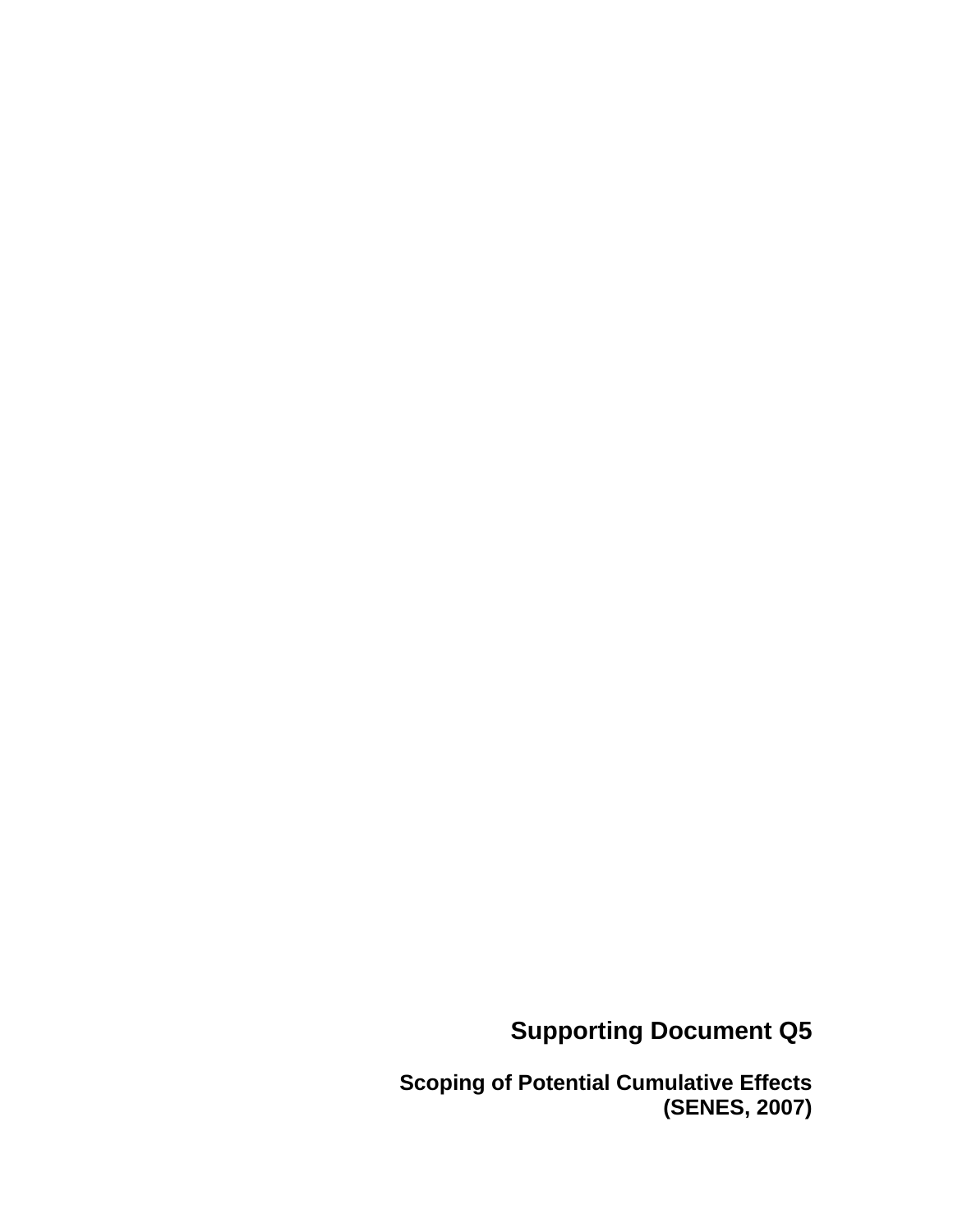# **Giant Mine Remediation Project**

# **SCOPING OF POTENTIAL CUMULATIVE EFFECTS**

**Prepared for:** 

**Giant Mine Remediation Project Team**  Department of Indian Affairs and Northern Development 5<sup>th</sup> Floor, Precambrian Building P.O. Box 1500 Yellowknife, NT X1A 2R3

**Prepared by:** 

**SENES Consultants Limited**  121 Granton Drive, Unit 12 Richmond Hill, Ontario L4B 3N4

and

**SRK Consulting (Canada) Inc.**  Suite 2200, 1066 West Hastings Street Vancouver, B.C. V6E 3X2

July 2007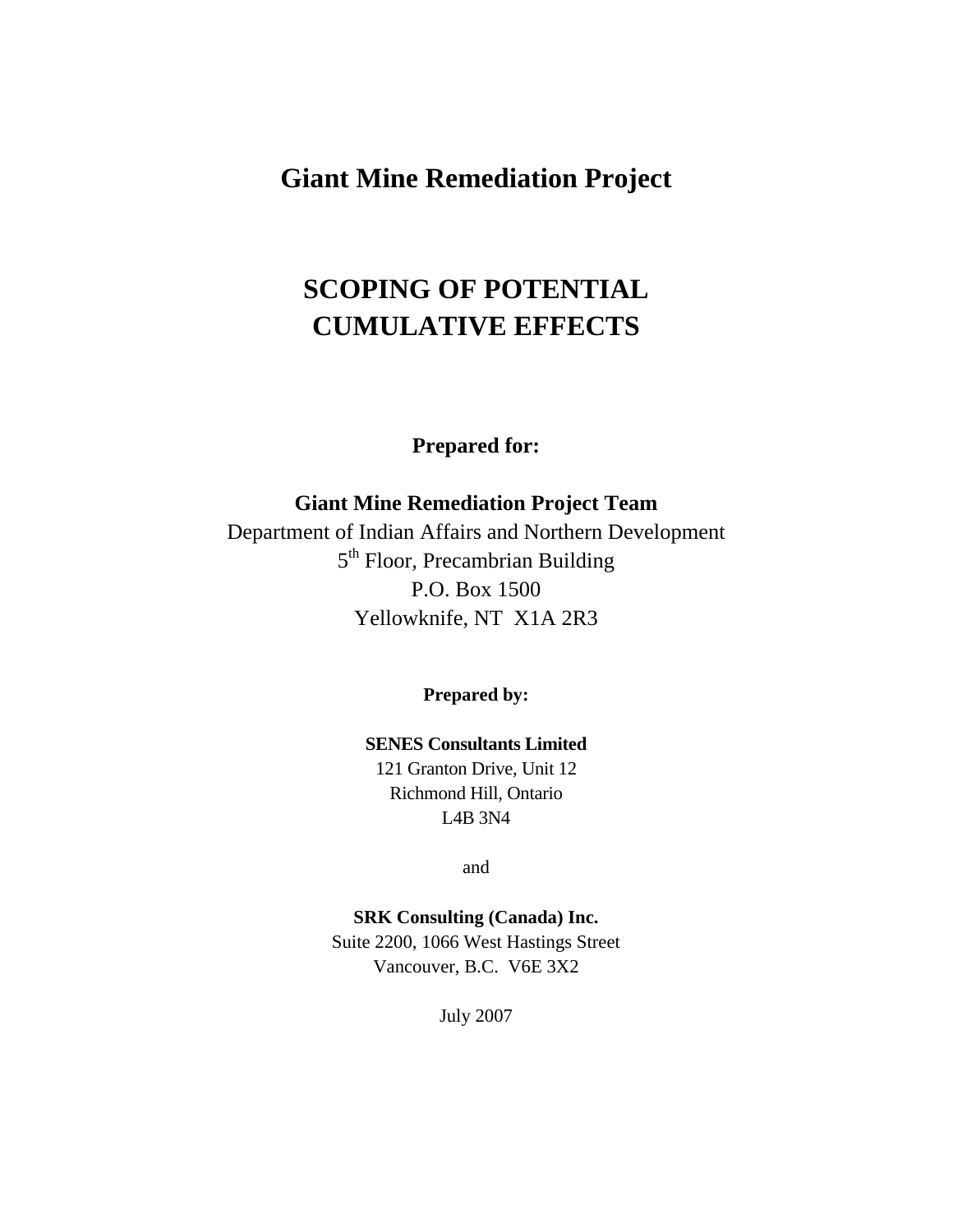# **TABLE OF CONTENTS**

Page No.

| 1.0 |     |                                                                                                                                                                                                                                                                                                                                                                                                                                           |  |  |  |  |  |  |  |
|-----|-----|-------------------------------------------------------------------------------------------------------------------------------------------------------------------------------------------------------------------------------------------------------------------------------------------------------------------------------------------------------------------------------------------------------------------------------------------|--|--|--|--|--|--|--|
| 2.0 |     |                                                                                                                                                                                                                                                                                                                                                                                                                                           |  |  |  |  |  |  |  |
| 3.0 |     |                                                                                                                                                                                                                                                                                                                                                                                                                                           |  |  |  |  |  |  |  |
| 4.0 |     |                                                                                                                                                                                                                                                                                                                                                                                                                                           |  |  |  |  |  |  |  |
| 5.0 |     |                                                                                                                                                                                                                                                                                                                                                                                                                                           |  |  |  |  |  |  |  |
| 6.0 |     |                                                                                                                                                                                                                                                                                                                                                                                                                                           |  |  |  |  |  |  |  |
|     | 6.1 |                                                                                                                                                                                                                                                                                                                                                                                                                                           |  |  |  |  |  |  |  |
|     | 6.2 | $\begin{minipage}{0.9\linewidth} \textbf{Dust} \textbf{.} & \textbf{12} \\ \textbf{Combustion Emissions} & \textbf{.} & \textbf{12} \\ \textbf{.} & \textbf{12} & \textbf{13} \\ \textbf{.} & \textbf{14} & \textbf{15} \\ \textbf{.} & \textbf{15} & \textbf{16} \\ \textbf{.} & \textbf{16} & \textbf{17} \\ \textbf{.} & \textbf{17} & \textbf{18} \\ \textbf{.} & \textbf{18} & \textbf{19} \\ \textbf{.} & \textbf{19} & \textbf{19$ |  |  |  |  |  |  |  |
|     | 6.3 |                                                                                                                                                                                                                                                                                                                                                                                                                                           |  |  |  |  |  |  |  |
|     | 6.4 |                                                                                                                                                                                                                                                                                                                                                                                                                                           |  |  |  |  |  |  |  |
|     | 6.5 |                                                                                                                                                                                                                                                                                                                                                                                                                                           |  |  |  |  |  |  |  |
|     | 6.6 |                                                                                                                                                                                                                                                                                                                                                                                                                                           |  |  |  |  |  |  |  |
|     | 6.7 |                                                                                                                                                                                                                                                                                                                                                                                                                                           |  |  |  |  |  |  |  |
| 7.0 |     |                                                                                                                                                                                                                                                                                                                                                                                                                                           |  |  |  |  |  |  |  |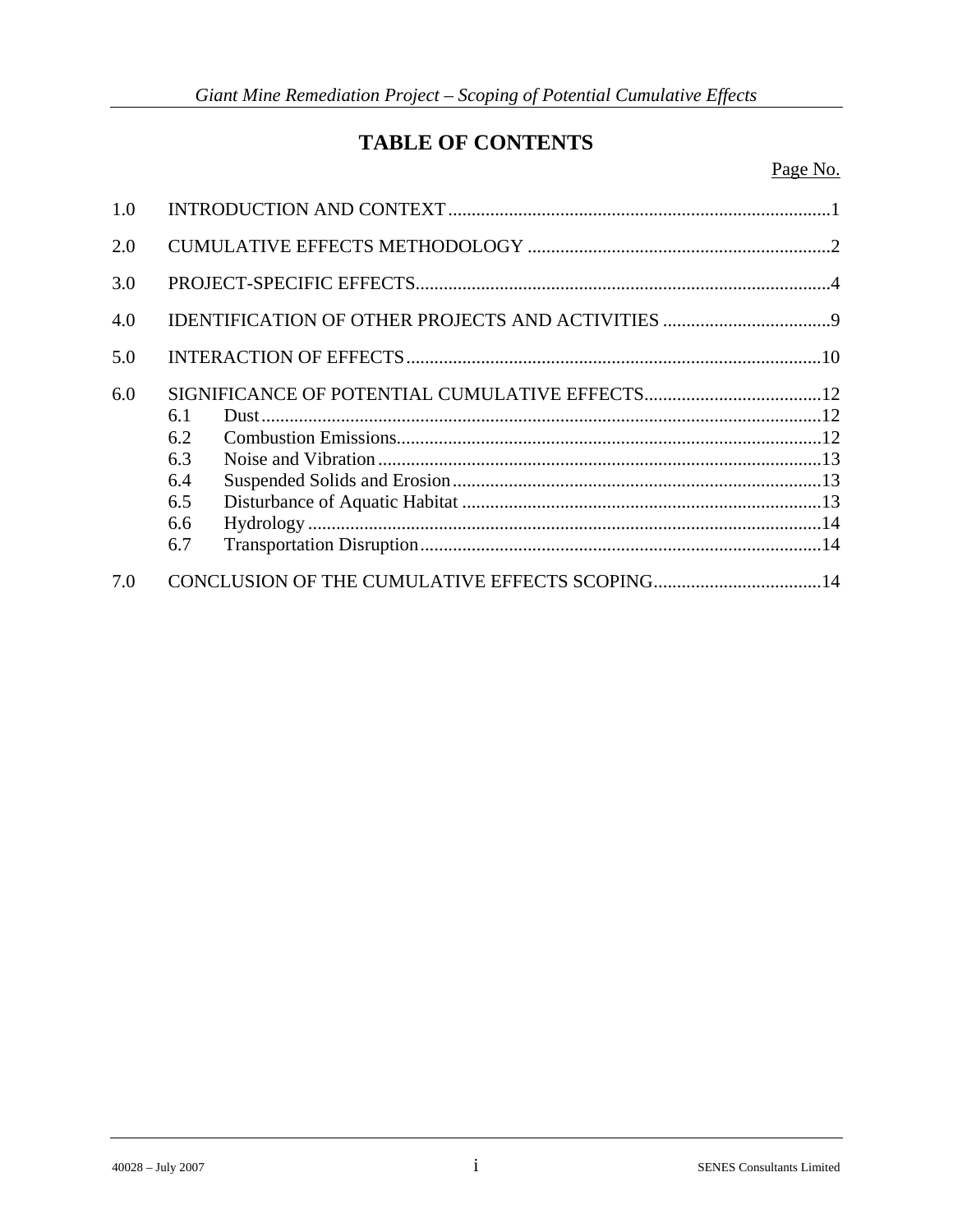## **LIST OF TABLES**

Page No.

| 1              |                                                                                |  |
|----------------|--------------------------------------------------------------------------------|--|
| $\overline{2}$ | Other Projects and Activities Considered in the Cumulative Effects Assessment9 |  |
| $3^{\circ}$    |                                                                                |  |

# **LIST OF FIGURES**

Page No.

|--|--|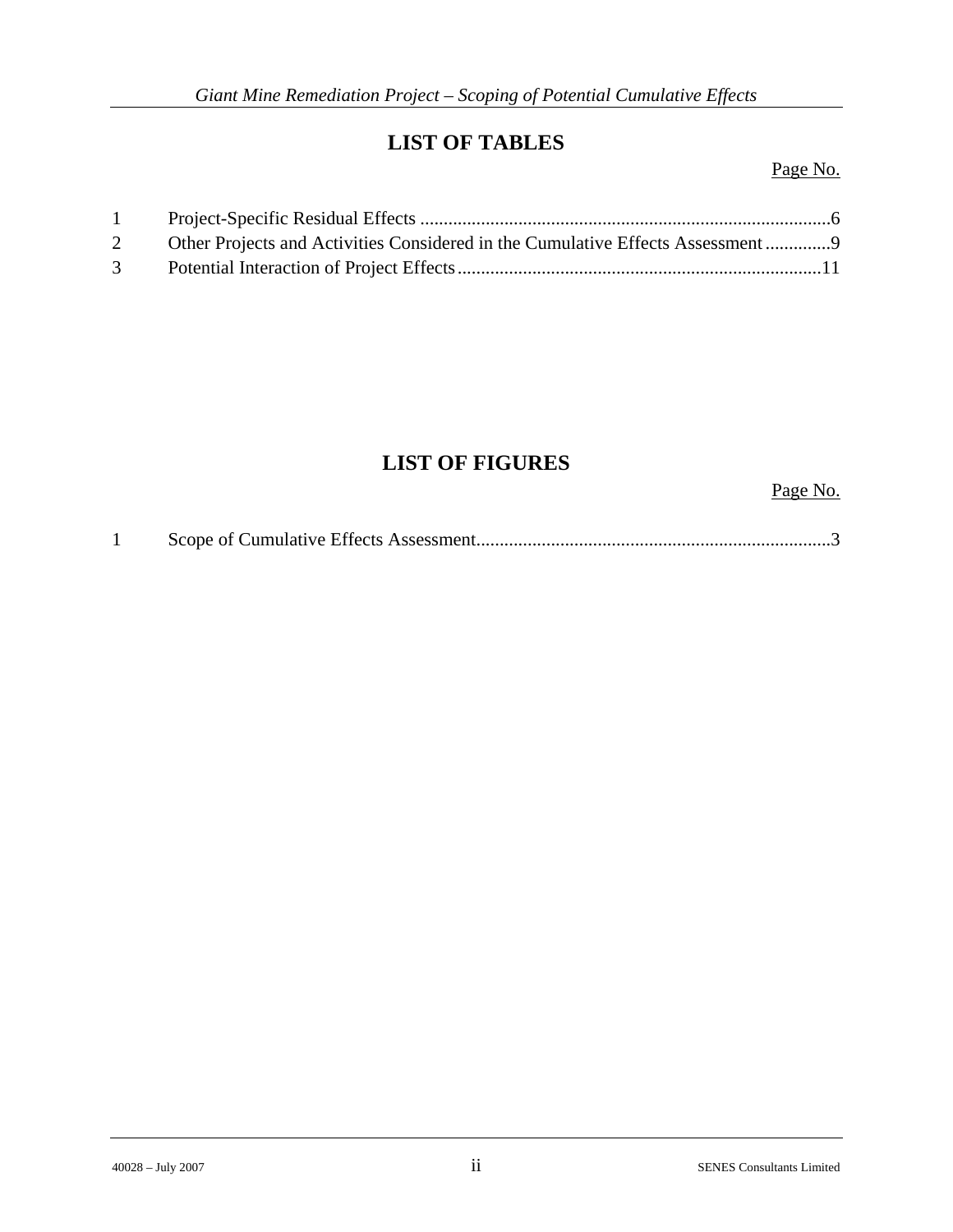### **1.0 INTRODUCTION AND CONTEXT**

This document provides a preliminary evaluation of potential cumulative effects associated with the Giant Mine Remediation Project. According to the Mackenzie Valley Environmental Impact Review Board (MVEIRB), cumulative effects are those impacts (biophysical, socio-cultural or economic) that result from the impacts of a proposed development in combination with other past, present or reasonably foreseeable future developments.

The Giant Mine is an abandoned "brownfield" site with extensive contamination and potential for significant adverse human health and environmental effects. The primary objective of the Giant Mine Remediation Project is to reduce the probability and magnitude of those potential adverse effects. Left unmitigated, the potential risks associated with the mine are significant. Specifically, action is required to address the presence of an estimated 237,000 tonnes of arsenic trioxide dust stored in 14 underground vaults. If no action is taken, the arsenic trioxide will eventually dissolve, contaminating both groundwater and surface water. Given the proximity of the Giant Mine to Great Slave Lake and the City of Yellowknife, this constitutes a major risk to various components of the surrounding environment, including human health.

The proposed strategy for the management of arsenic trioxide dust stored in underground vaults is described in detail in the Giant Mine Remediation Plan. The Remediation Plan also identifies approaches to address other sources of arsenic present throughout the Giant site. These include tailings and waste rock used to backfill underground workings, tailings deposited in surface impoundments, other mine wastes disposed on surface and arsenic-contaminated building materials that often include asbestos. Following implementation of the remediation plan, arsenic loadings to the environment are anticipated to be 95% lower than the "do nothing" scenario.<sup>1</sup>

While the remediation "Project" focuses on reducing arsenic releases to the environment, other environmental or human safety concerns will also be addressed. Examples include: soils contaminated with hydrocarbons, hazardous materials, surface infrastructure, mine openings to underground and open pits.

 $\overline{a}$ 

<sup>&</sup>lt;sup>1</sup> Without management, the upper limit of arsenic releases has been estimated to increase by many thousands of kilograms per year (Final Report –Arsenic Trioxide Management Alternatives, December 2002). Following implementation of the Remediation Plan, total releases to Yellowknife Bay from the site and upstream sources are estimated to be 690 kg/year.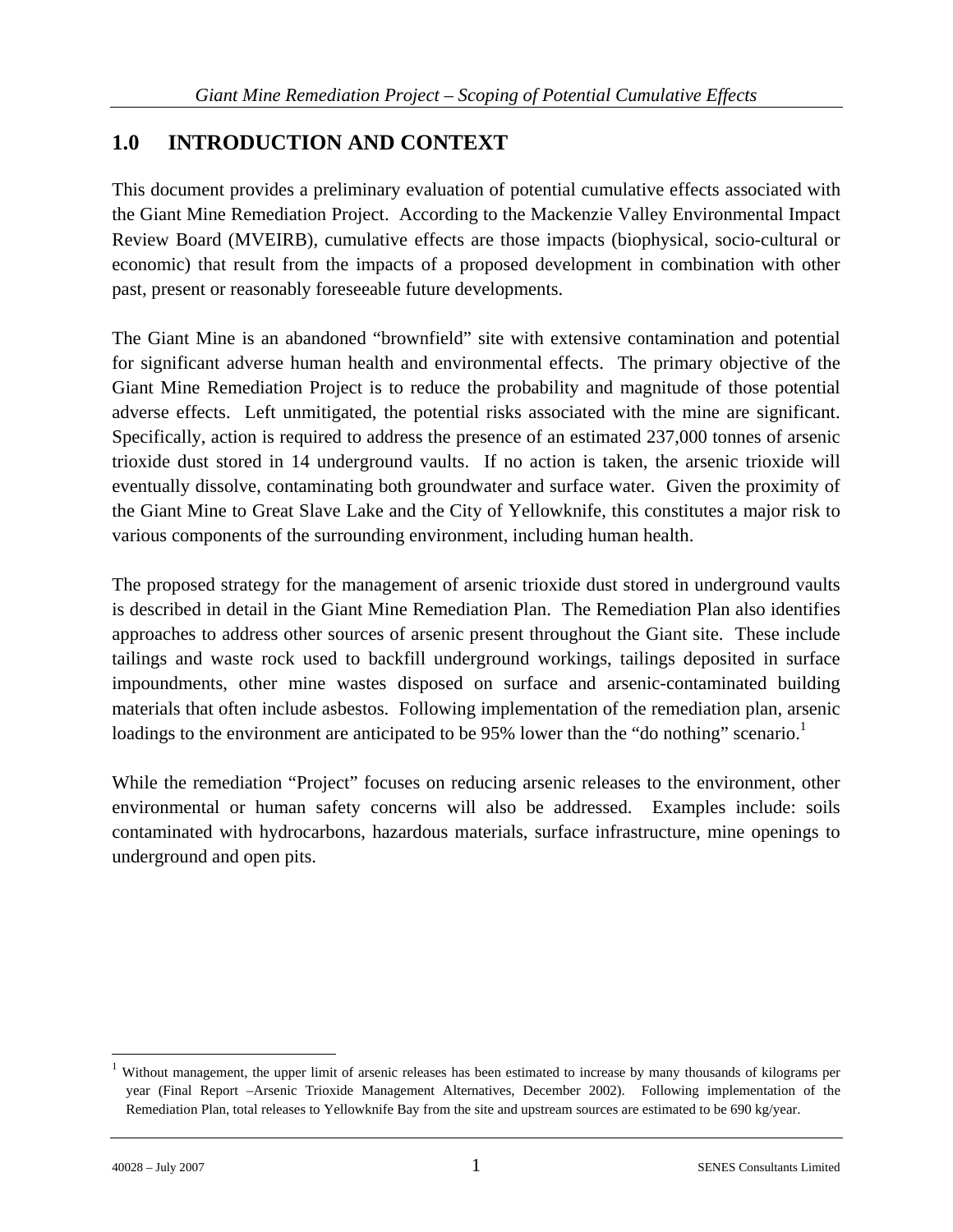### **2.0 CUMULATIVE EFFECTS METHODOLOGY**

The current evaluation follows general guidance provided in:

- MVEIRB's *Environmental Impact Assessment Guidelines* (2004); and
- The Canadian Environmental Assessment Agency's (CEAA) *Cumulative Effects Assessment Practitioners Guide* (1999).

Cumulative effects are typically evaluated as a component of Environmental Impact Assessment (EIA) processes. The EIA approach to evaluating cumulative effects is considered appropriate for the Giant Mine project and has been followed in the current evaluation. The approach identifies and assesses cumulative effects using the following functional steps:

- 1) Determine if the project under evaluation will result in adverse environmental effects that cannot be mitigated. The environmental impact matrix (a supporting document of the remediation plan) has been used to identify the residual effects. These "residual effects" constitute the "project-specific" effects that are advanced to the cumulative effects assessment.
- 2) Identify other projects or activities that could potentially interact with the residual effects from the proposed project.
- 3) Consider the likelihood for an interaction in terms of:
	- Similar effects from other projects and activities that might contribute to those caused by the proposed project;
	- The time over which these potential interactions coincide; and
	- The geographic area in which the effects occur.
- 4) For the effects indicated, determine the overall cumulative effect and its significance.

This concept is illustrated in Figure 1.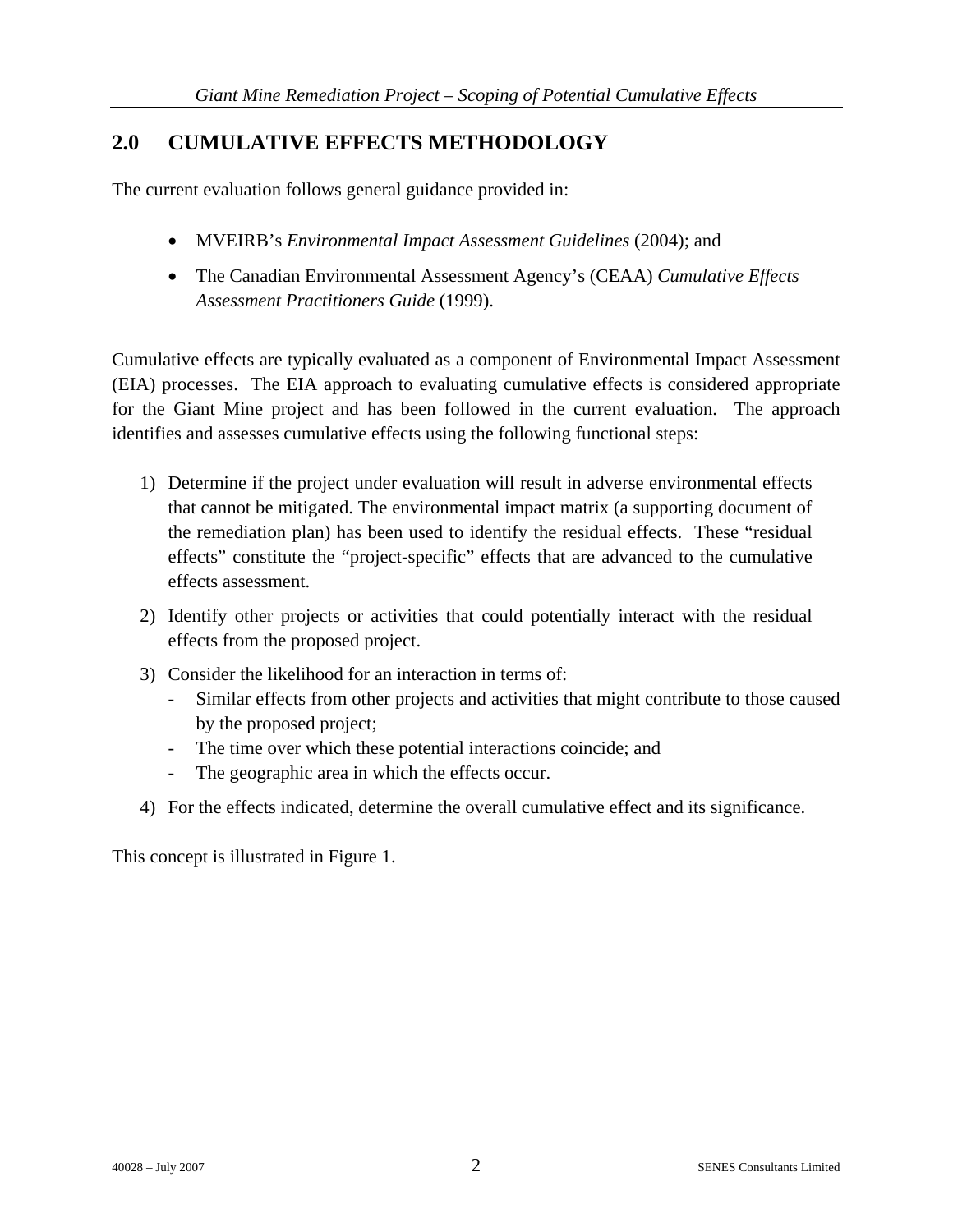

**FIGURE 1 SCOPE OF CUMULATIVE EFFECTS ASSESSMENT** 

Note: VC = Valued Component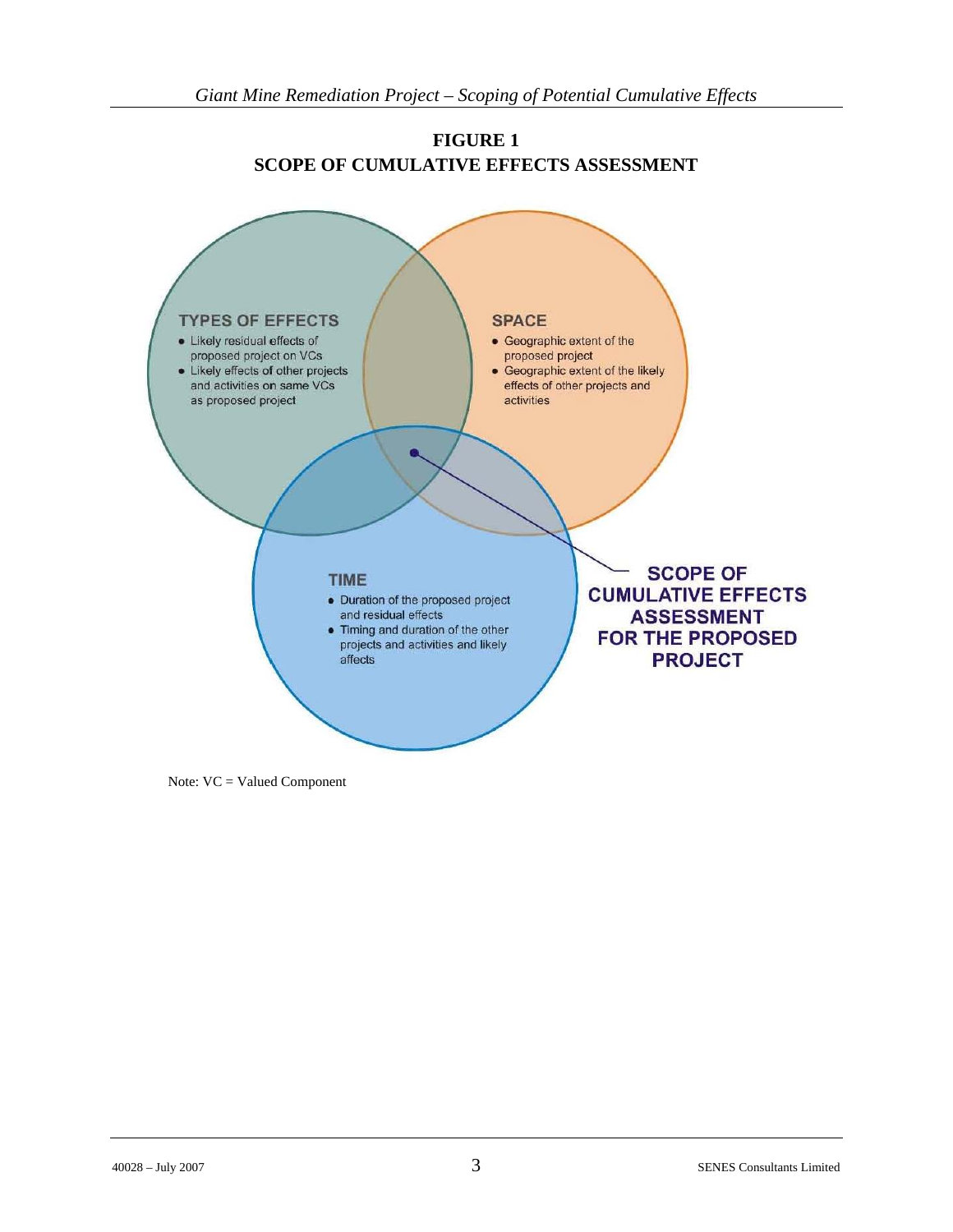### **3.0 PROJECT-SPECIFIC EFFECTS**

As noted above, the first step in a cumulative effects assessment is the identification of potential residual adverse effects associated with the project under evaluation. While the Giant Mine Remediation Project is expected to have a *significant positive effect* on the environment (i.e., by reducing the risk of uncontrolled releases of arsenic and other potential contaminants), some adverse effects may occur, particularly during implementation of the remediation plan. These adverse effects are anticipated to be minor in comparison to the Project benefits; in other words, the potential impacts associated with not implementing the project (which include large increases of arsenic loadings to the environment) are much greater than those associated with the project itself. Nonetheless, INAC will endeavour to ensure that impacts caused by the project are kept as low as reasonably achievable and within the requirements of existing and future permits.

A preliminary screening of potential project-specific *adverse* effects was performed based on the major activities associated with the Project. The temporal and spatial scope of each effect was subsequently determined using the following classifications:

### **Temporal Scope**

- *Implementation Phase I (Year 1 to 10)* Including all remedial works, construction of supporting infrastructure (e.g., freeze system and water treatment facilities), on-going treatment of mine water and active freezing of arsenic-trioxide vaults.
- *Monitoring and maintenance (Year 10 onward)* Passive maintenance of the frozen arsenic-trioxide vaults and on-going treatment of mine water. Parts of the site will remain in institutional care until arsenic loading rates reach a level where active management is no longer required.
- *Modelling of future performance (Year 1 to + 50 years)* Period used for modelling the passive freezing system to ensure that it is secure for this time.

### **Spatial Scope**

- *Site Study Area* Giant Mine lease area and the near-shore environment of Great Slave Lake.
- *Local Study Area* Yellowknife, Dettah, N'dilo and Yellowknife Bay
- *Regional Study Area* the Northwest Territories<sup>2</sup>

 $\overline{a}$  $2$ <sup>2</sup> The regional study area of the Northwest Territories was selected as the most relevant scale for the evaluation of potential socio-economic effects (e.g., employment/labour force).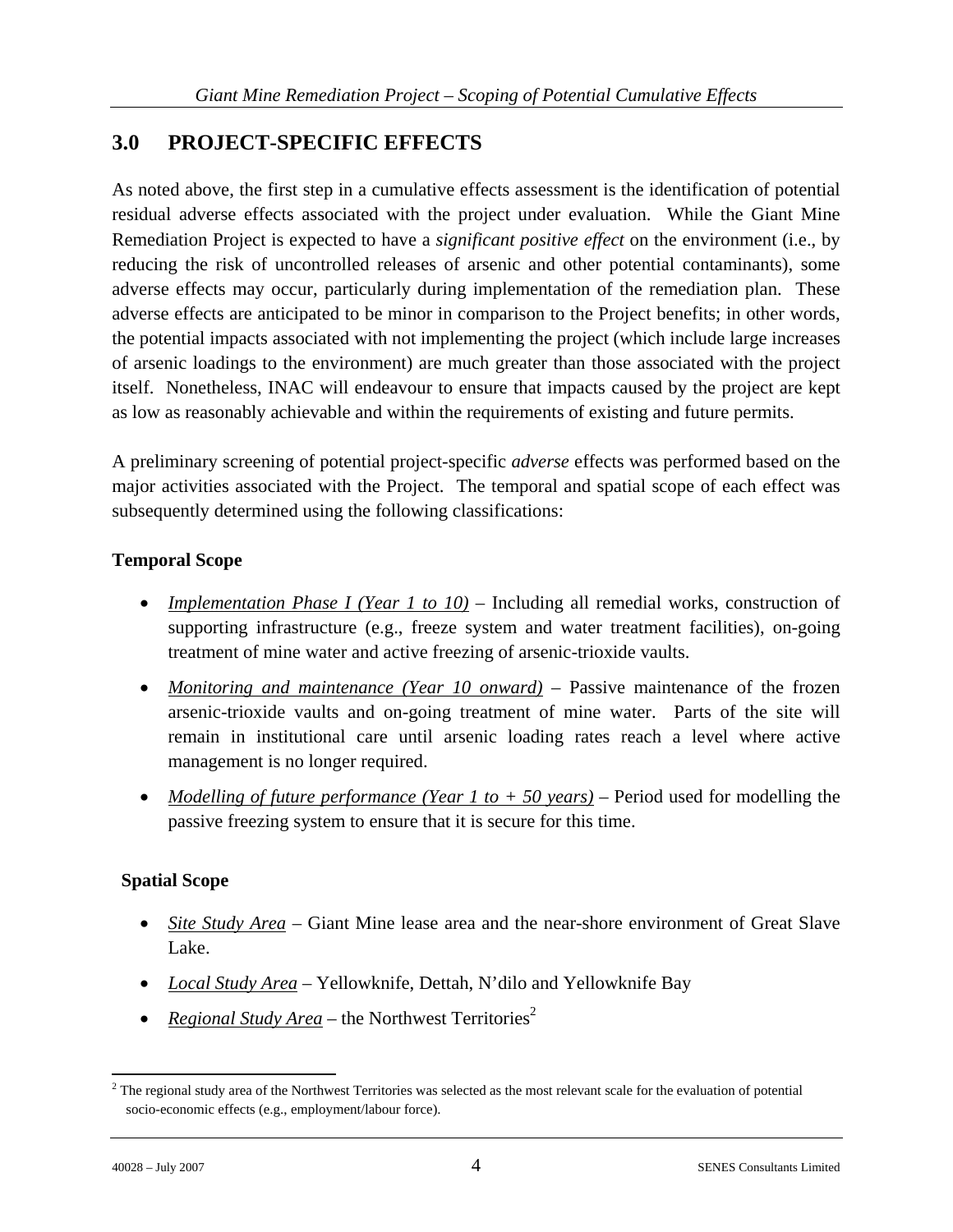For each potential effect, appropriate mitigation measures were selected and any residual effects (i.e., post-mitigation effects) were identified. Table 1 provides an overview of the anticipated residual effects, their temporal scope and spatial extent. All potential residual effects are included in the table, irrespective of their magnitude or probability.

It should be noted that none of the residual adverse effects are associated with arsenic. While some remedial works may cause minor and short-term increases in arsenic loadings (e.g., through erosion or dust suspension) total arsenic releases will be significantly reduced by the remediation project (i.e., through the freezing of arsenic trioxide vaults and on-going water treatment).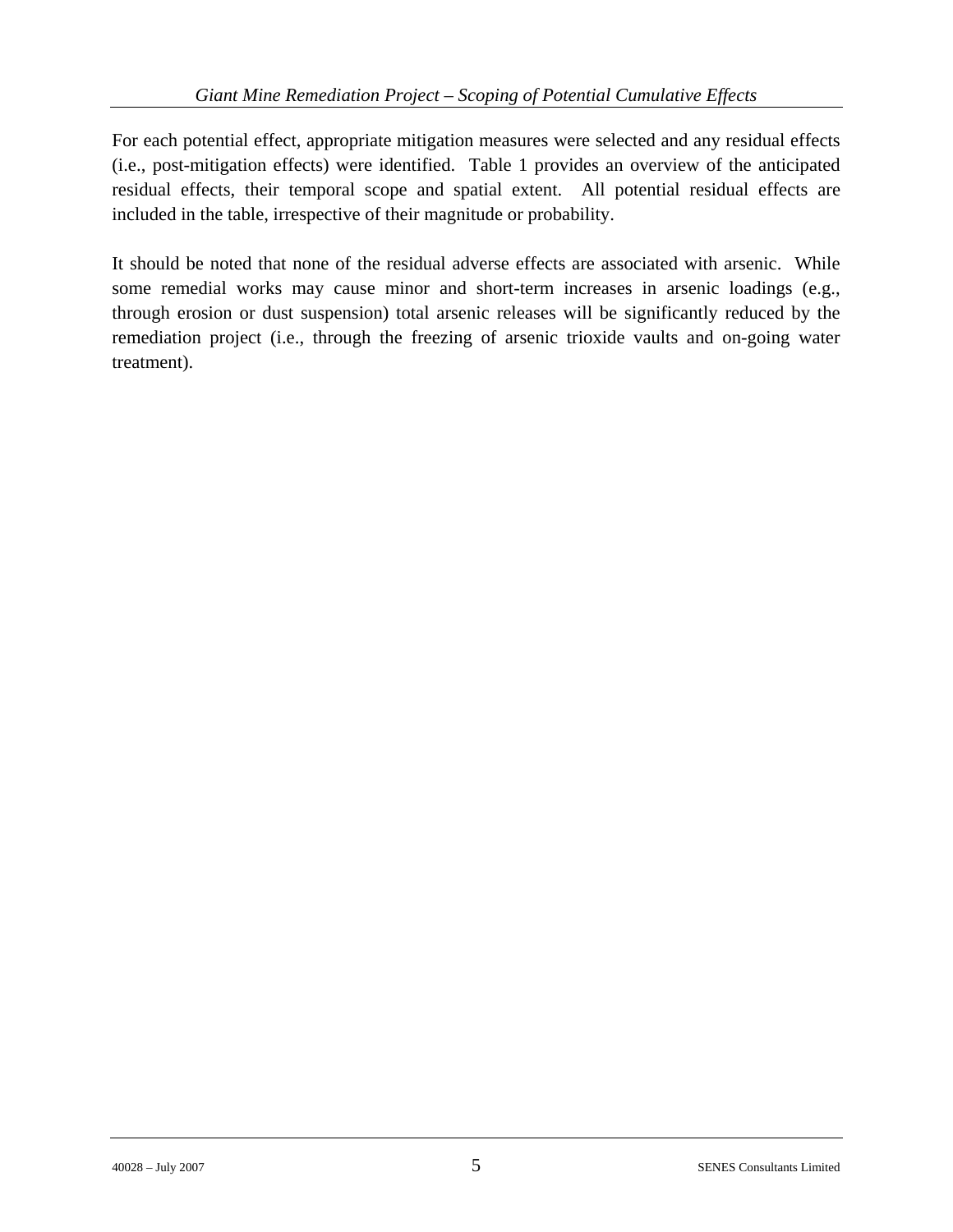| <b>TABLE 1</b>                           |
|------------------------------------------|
| <b>PROJECT-SPECIFIC RESIDUAL EFFECTS</b> |

|                                  |                          | <b>Residual</b>                    |                     |                                                        | <b>Effect Boundaries**</b>                       |                                                                                   |                                                                                                                                                                                                                                                     |                                                                                                  |
|----------------------------------|--------------------------|------------------------------------|---------------------|--------------------------------------------------------|--------------------------------------------------|-----------------------------------------------------------------------------------|-----------------------------------------------------------------------------------------------------------------------------------------------------------------------------------------------------------------------------------------------------|--------------------------------------------------------------------------------------------------|
| <b>Environmental</b><br>Category | <b>Sub-Category</b>      | <b>Adverse</b><br><b>Effect</b>    | Signi-<br>ficance * | <b>Primary</b><br><b>Activities</b>                    | <b>Temporal</b>                                  | <b>Spatial</b>                                                                    | <b>Remedial Measures</b>                                                                                                                                                                                                                            | <b>Impact Matrix</b><br>Reference                                                                |
| Atmospheric<br>Environment       | Air Quality              | Dust<br>emissions                  |                     | Earth works,<br>demolition and<br>transportation       | Implementation                                   | Site/<br>local                                                                    | • Dust suppression with water<br>• Dust suppression with chemicals<br>• Wheel and undercarriage<br>washing<br>• Haulage vehicle sealing/tarping<br>• Screening vegetation<br>• Drill cutting and sludge<br>collection, removal and safe<br>disposal | Most activities on<br>site will cause some<br>dust                                               |
|                                  | Air Quality              | Combustion<br>Emissions            |                     | Operation of<br>vehicles and<br>equipment              | Implementation,<br>Monitoring and<br>Maintenance | • Conversion of active<br>refrigeration to passive<br>Site<br>thermosyphon system |                                                                                                                                                                                                                                                     | Most vehicular.<br>lighting, pumping<br>and active<br>refrigeration<br>activities                |
|                                  | Noise /<br>vibration     | Noise and<br>vibrations            | $\overline{2}$      | Operation of<br>vehicles and<br>equipment;<br>blasting | Implementation,<br>Monitoring and<br>Maintenance | Site/<br>local                                                                    | • Sound proofing<br>• Screening vegetation                                                                                                                                                                                                          | Drill and install<br>from-surface and<br>from-underground<br>freeze pipe casing<br>$(2-6$ years) |
| Aquatic<br>Environment           | Surface Water<br>Quality | Suspended<br>solids and<br>erosion |                     | Earth works                                            | Implementation                                   | <b>Site</b>                                                                       | • Wash and waste water collection<br>and treatment<br>• Settling pond and sediment<br>control plan                                                                                                                                                  | Most activities on<br>site will cause some<br>dust and suspended<br>sediment                     |
|                                  | Habitat                  | Disturbance<br>of habitat          |                     | Stream and<br>shoreline<br>modifications               | Implementation                                   | Site                                                                              | • Wash and waste water collection<br>and treatment<br>• Settling pond and sediment<br>control plan                                                                                                                                                  | Most activities on<br>site will cause some<br>local habitat<br>disturbance                       |
|                                  | Hydrology                | Change in<br>quantity/<br>response |                     | Stream/drainage<br>modifications                       | Implementation,<br>Monitoring and<br>Maintenance | Site                                                                              | • Settling pond and sediment<br>control plan                                                                                                                                                                                                        |                                                                                                  |
|                                  | Hydrogeology             | None<br>identified                 | <b>NA</b>           | <b>NA</b>                                              | <b>NA</b>                                        | <b>NA</b>                                                                         | <b>NA</b>                                                                                                                                                                                                                                           | <b>NA</b>                                                                                        |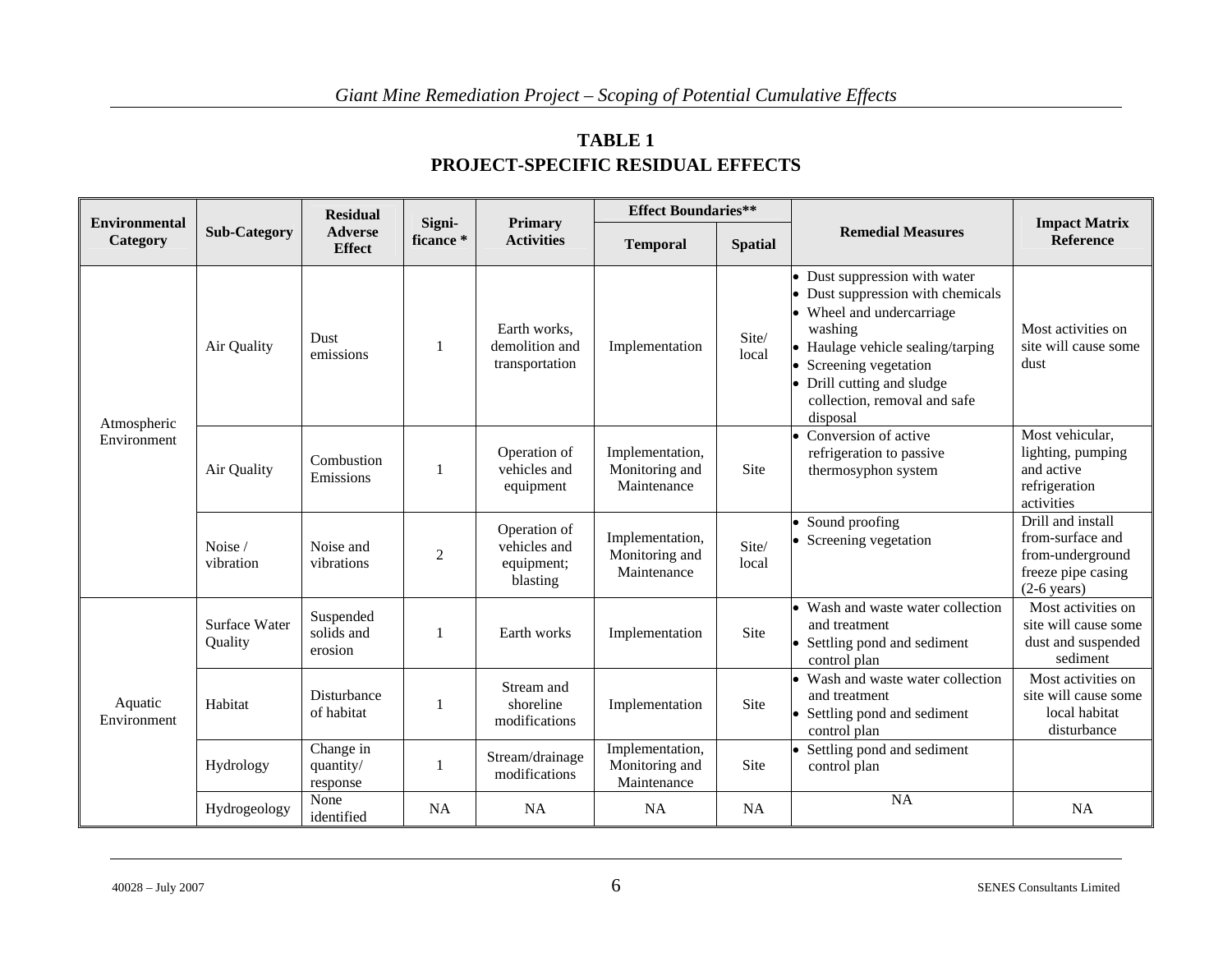| <b>Environmental</b>                          |                                        | <b>Residual</b>                                                                                                                                                                    | Signi-    | <b>Primary</b>                       | <b>Effect Boundaries**</b> |                   |                                                                                                                                                                                                                                               | <b>Impact Matrix</b>                                                                                                               |  |
|-----------------------------------------------|----------------------------------------|------------------------------------------------------------------------------------------------------------------------------------------------------------------------------------|-----------|--------------------------------------|----------------------------|-------------------|-----------------------------------------------------------------------------------------------------------------------------------------------------------------------------------------------------------------------------------------------|------------------------------------------------------------------------------------------------------------------------------------|--|
| <b>Category</b>                               | <b>Sub-Category</b>                    | <b>Adverse</b><br><b>Effect</b>                                                                                                                                                    | ficance*  | <b>Activities</b>                    | <b>Temporal</b>            | <b>Spatial</b>    | <b>Remedial Measures</b>                                                                                                                                                                                                                      | Reference                                                                                                                          |  |
|                                               | Habitat                                | None<br>identified                                                                                                                                                                 | NA        | <b>NA</b>                            | NA                         | NA                | <b>NA</b>                                                                                                                                                                                                                                     | <b>NA</b>                                                                                                                          |  |
| Terrestrial<br>Environment                    | Soils and<br>Terrain                   | Scarred and<br>modified<br>$\overline{2}$<br>terrain                                                                                                                               |           | Earth moving<br>Blasting<br>Drilling |                            |                   | Screening vegetation<br>Settling pond and sediment<br>control plan<br>Removal of roads to borrow sites<br>and reshaping of borrow areas                                                                                                       | Build and use<br>access roads to new<br>borrow source and<br>quarry areas)<br>Open borrow source<br>areas and extract<br>material  |  |
|                                               | Aboriginal<br>Interests                | None<br>identified                                                                                                                                                                 | NA        | <b>NA</b>                            | <b>NA</b>                  | <b>NA</b>         | $N_A$                                                                                                                                                                                                                                         | <b>NA</b>                                                                                                                          |  |
|                                               | Land Use                               | None<br>identified                                                                                                                                                                 | <b>NA</b> | <b>NA</b>                            | <b>NA</b>                  | NA                | <b>NA</b>                                                                                                                                                                                                                                     | <b>NA</b>                                                                                                                          |  |
|                                               | <b>Built</b><br>Environment            | New quarries<br>and<br>3<br>thermosyphon<br>s construction                                                                                                                         |           | Construction and<br>earth moving     | Implementation             | Site              | • Screening vegetation                                                                                                                                                                                                                        | Drill and install<br>from-surface freeze<br>pipe casing (2-6)<br>years)                                                            |  |
|                                               | Population<br>and Economic<br>Base     | None<br>identified                                                                                                                                                                 | <b>NA</b> | <b>NA</b>                            | <b>NA</b>                  | NA                | <b>NA</b>                                                                                                                                                                                                                                     | NA                                                                                                                                 |  |
| Socio-Economic<br>and Cultural<br>Environment | Archaeology /<br>Historic<br>interests | Brock pit has<br>a quartz vein<br>that could be<br>used as<br>educational<br>asset.<br>Potential loss<br>of A Shaft as<br>it is covered<br>with asbestos<br>containing<br>material | 3         | Earth works                          | Implementation             | Site              | • Decide if structures can be left in<br>place that will allow vein to<br>remain visible.<br>Decide if structures are safe and<br>if they can be stripped of<br>hazardous material to leave a<br>heritage asset<br>Standard asbestos controls | Brock & B4 Pits $-$<br>backfill.<br>A shaft (Heritage<br>society would like<br>to retain shaft,<br>compressor house<br>and museum) |  |
|                                               | Transportation                         | System<br>disruption                                                                                                                                                               |           | Project<br>Transportation            | Implementation             | Site and<br>Local | <b>Blasting mats</b><br>Flight coordination to avoid blast<br>periods<br>Road closures during blast<br>periods                                                                                                                                | Activities involving<br>use of public roads<br>for haulage of<br>material                                                          |  |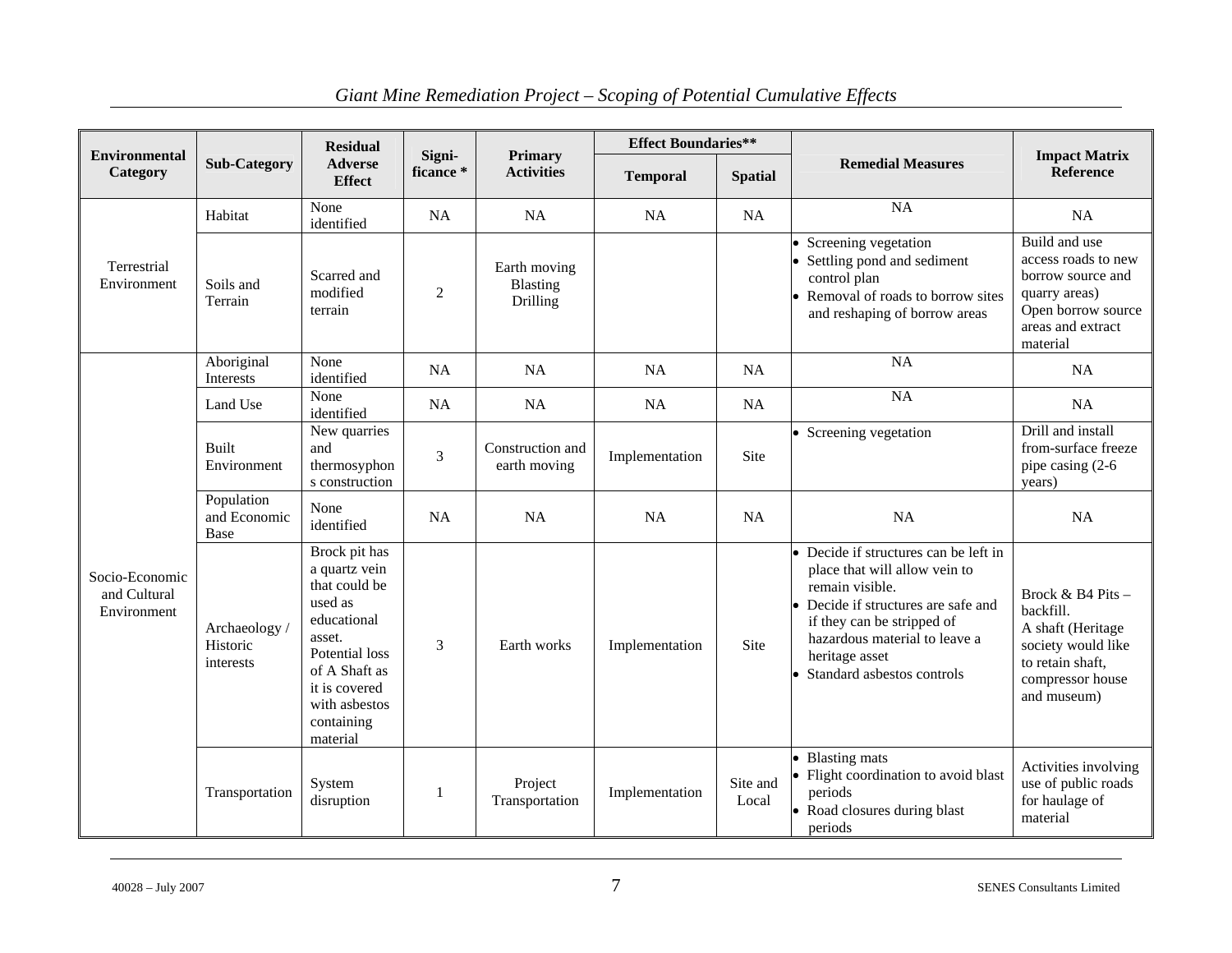|                           |              | <b>Residual</b>          |                     |                                     | <b>Effect Boundaries**</b> |                |                                   |                                   |
|---------------------------|--------------|--------------------------|---------------------|-------------------------------------|----------------------------|----------------|-----------------------------------|-----------------------------------|
| Environmental<br>Category | Sub-Category | Adverse<br><b>Effect</b> | Signi-<br>ficance * | <b>Primary</b><br><b>Activities</b> | <b>Temporal</b>            | <b>Spatial</b> | <b>Remedial Measures</b>          | <b>Impact Matrix</b><br>Reference |
|                           |              |                          |                     |                                     |                            |                | • Dust suppression with water     |                                   |
|                           |              |                          |                     |                                     |                            |                | • Dust suppression with chemicals |                                   |
|                           |              |                          |                     |                                     |                            |                | • Wheel and undercarriage         |                                   |
|                           |              |                          |                     |                                     |                            |                | washing                           |                                   |
|                           |              |                          |                     |                                     |                            |                | Haulage vehicle sealing/tarping   |                                   |

\* The level of significance assigned to each residual effect is based on a preliminary qualitative evaluation for the purpose of scoping impacts. The following symbols and descriptions are used to qualify impacts.

**1 Minor:** Potential to change ecosystem or activity in a localised area for a short time, with good recovery potential. Similar scale of effect to existing natural variability. It is not generally possible to measure impacts in this range although it is recognised that activities are causing a disturbance.

**2 Moderate:** Potential to change ecosystem or activity for up to 2 years, with reasonable recovery potential. Impacts are measurable.

**3 Major:** Potential to change ecosystem or activity leading to medium or long term (+2 years) damage with low or no recovery potential. Impacts are measurable.

\*\* In theory, some residual effects may extend beyond the stated spatial and temporal boundaries, however they are not anticipated to be measurable. NA = Not Applicable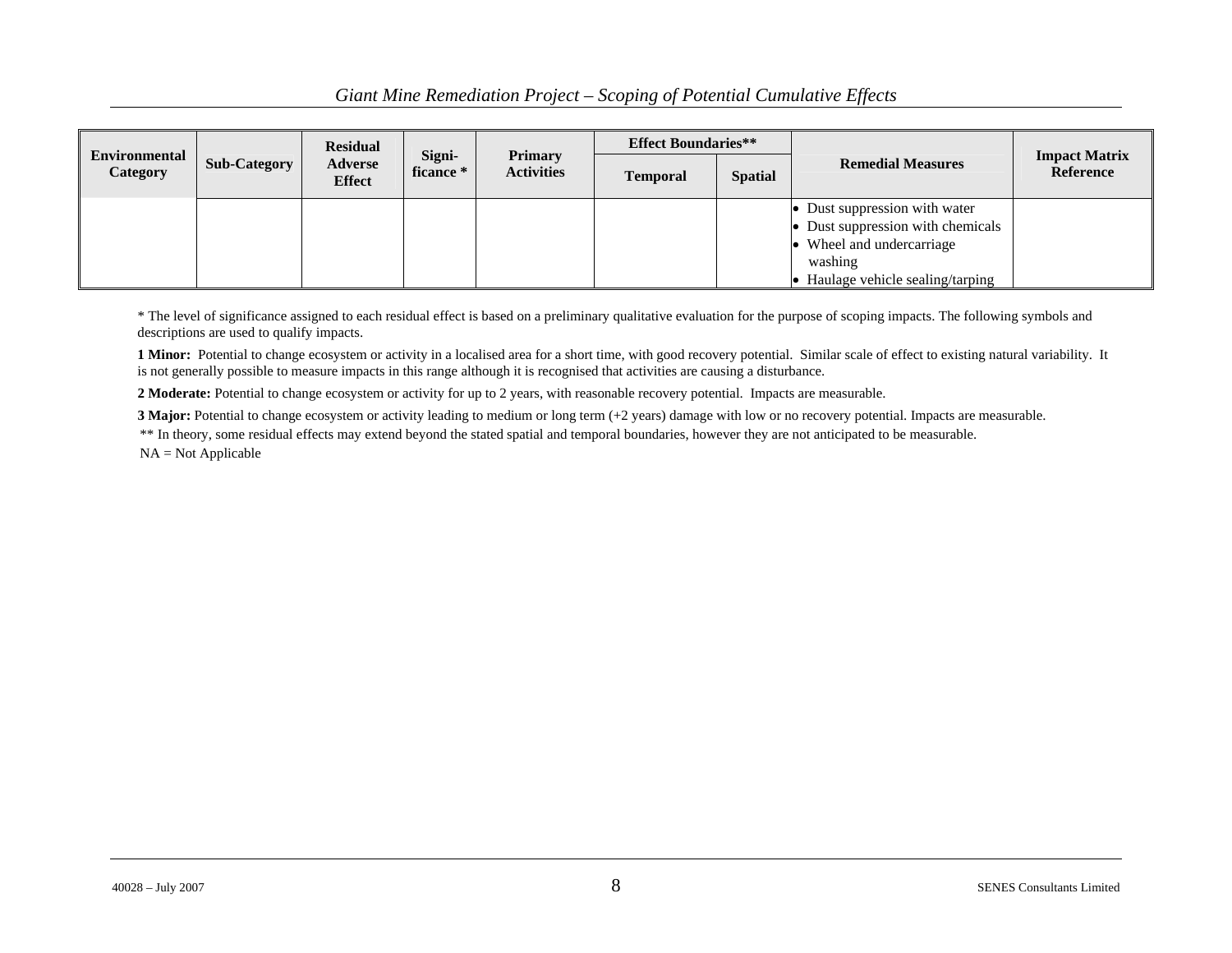### **4.0 IDENTIFICATION OF OTHER PROJECTS AND ACTIVITIES**

A key step in the assessment of cumulative effects involves the identification of other "past, current, certain or reasonably foreseeable projects or activities". While past and current projects are relatively easy to identify and assess (their effects are evaluated through baseline studies) the selection of "certain" and "reasonably foreseeable" projects is typically more challenging. As a conservative approach, the current evaluation has assessed the full range of future potential projects, regardless of the degree to which they are considered reasonably foreseeable. Grouped by study area, these projects are summarized in Table 2.3

### **TABLE 2 OTHER PROJECTS AND ACTIVITIES CONSIDERED IN THE CUMULATIVE EFFECTS ASSESSMENT**

| <b>Project / Activity</b>                                                | <b>Rationale</b>                                                                                                                                                                                                                                                                                                                            |  |  |  |  |  |  |
|--------------------------------------------------------------------------|---------------------------------------------------------------------------------------------------------------------------------------------------------------------------------------------------------------------------------------------------------------------------------------------------------------------------------------------|--|--|--|--|--|--|
|                                                                          | <b>Site Study Area</b>                                                                                                                                                                                                                                                                                                                      |  |  |  |  |  |  |
| On-going industrial, residential and<br>recreational use of Hwy 4        | Hwy 4 currently bisects the site and serves as the primary access route to<br>Dettah (summer), mining developments (winter) and recreational use of<br>areas adjacent to the highway. Current use is reflected in baseline<br>conditions (e.g., traffic volumes and dust emissions). Future use is not<br>expected to change significantly. |  |  |  |  |  |  |
| Re-routing or upgrading of Hwy 4                                         | Various re-routing alternatives are currently under evaluation. Effects are<br>expected to be typical of road construction activities and similar to the<br>major earth works at the Giant Mine.                                                                                                                                            |  |  |  |  |  |  |
| Potential re-development of former<br>Giant town site and adjacent areas | The City of Yellowknife is evaluating options for the future use of the<br>Giant town site, for which the City now holds a lease. The NWT Mining<br>Heritage Society is planning to build several structures and exhibits near<br>and on the mine site. The Yellowknife Cruising Club is believed to be<br>considering expansions.          |  |  |  |  |  |  |
|                                                                          | <b>Local Study Area</b>                                                                                                                                                                                                                                                                                                                     |  |  |  |  |  |  |
| On-going passive release of arsenic<br>from the local study area         | Arsenic trioxide dust (and other forms of arsenic) associated with historic<br>mining operations have been deposited (primarily through aerial<br>deposition) outside of the Site Study Area. Arsenic from these sources<br>passively leaches into local water bodies. Loadings are reflected in<br>baseline conditions.                    |  |  |  |  |  |  |
| Current community operations.                                            | Communities in the local study area (Yellowknife, Dettah and N'dilo) have<br>effects on the environment. Examples include atmospheric emissions,<br>water discharges to Great Slave Lake (stormwater and wastewater) and<br>generation of solid waste. These effects are reflected in current baseline<br>conditions.                       |  |  |  |  |  |  |

 $\overline{a}$  $3$  To simplify the cumulative effects assessment, projects or activities that might occur in more than one study area have been assigned only in the area that is closest to the site. For example, resource harvesting occurs in both the local and regional study areas but has been assigned only to the local study area. Any potential cumulative effects beyond the location of "first occurrence" are expected to be less significant.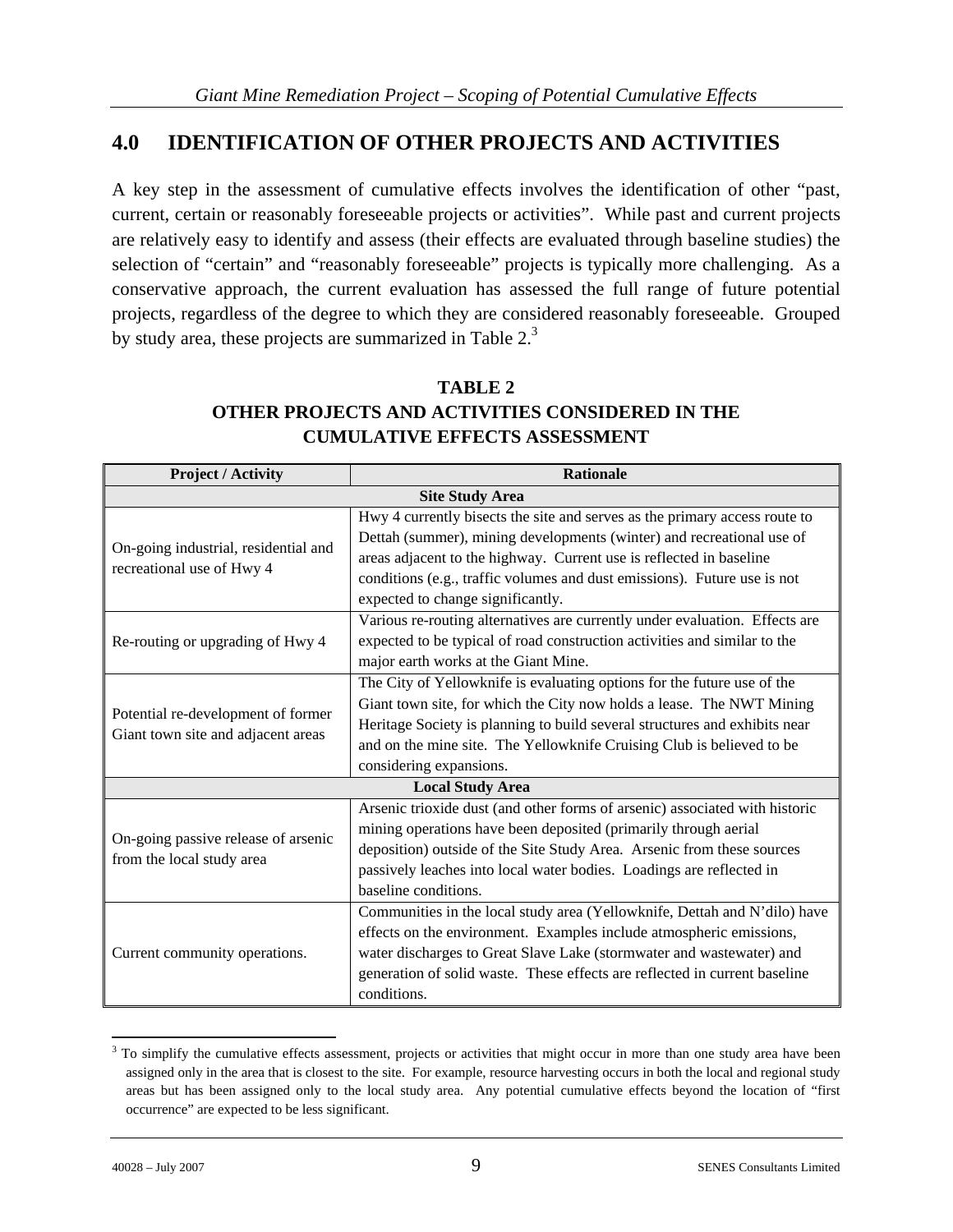| <b>Project / Activity</b>          | <b>Rationale</b>                                                            |
|------------------------------------|-----------------------------------------------------------------------------|
|                                    | The average annual growth rate for the City of Yellowknife has been under   |
|                                    | 1% for the last ten years and growth is expected to continue at a similar   |
| Future municipal development       | pace. Any incremental environmental effects associated with population      |
|                                    | increases are likely to be off-set by improvements in environmental         |
|                                    | performance.                                                                |
|                                    | Some resource harvesting occurs in the local study area (particularly       |
| Resource harvesting                | fishing).                                                                   |
| Solid waste landfill operation and | The City of Yellowknife is evaluating options to expand the capacity of the |
| expansion                          | municipal landfill.                                                         |
|                                    | Quarrying currently occurs in the local study area (between the mine site   |
| Quarry operations                  | and the landfill)                                                           |
|                                    | Air traffic in the vicinity of Yellowknife is extensive. Effects (primarily |
| Transportation (air)               | noise and combustion emissions) are reflected in current baselines.         |
|                                    | Significant increases in air transportation are not anticipated.            |
|                                    | Miramar is currently developing a remediation plan for the Con Mine.        |
| Decommissioning of Con Mine        | With the exception of arsenic-trioxide management, remedial activities are  |
|                                    | anticipated to be similar to those for the Giant Project.                   |
|                                    | <b>Regional Study Area</b>                                                  |
|                                    | The territorial government and other parties are considering the extension  |
|                                    | of the "all weather" portion of Hwy 4 to facilitate access to mineral       |
| Hwy 4 extension                    | developments in the Slave Geological Province. Currently at a conceptual    |
|                                    | level.                                                                      |
| Mineral/diamond exploration and    |                                                                             |
| mining                             | Bio-physical cumulative effects are unlikely (due to an absence of spatial  |
| Oil and gas exploration and        | overlap of effects). Socio-economic cumulative effects are possible.        |
| development                        |                                                                             |

# **5.0 INTERACTION OF EFFECTS**

As described previously, cumulative effects will occur only if the residual effects of the Giant Mine Remediation Project and those of other projects and activities meet each of the following conditions:

- a) The effects are similar in nature;
- b) They overlap spatially; and
- c) They overlap temporally.

Table 3 evaluates the extent to which the conditions have been met using the following symbols: similar effects  $(\bullet)$ , temporal overlap  $(\checkmark)$  and spatial overlap ( $\blacksquare$ ). In situations where a potential cumulative effect has been identified (i.e., all three conditions have been met) the symbols have been highlighted in yellow for future discussion of significance in Section 6.0.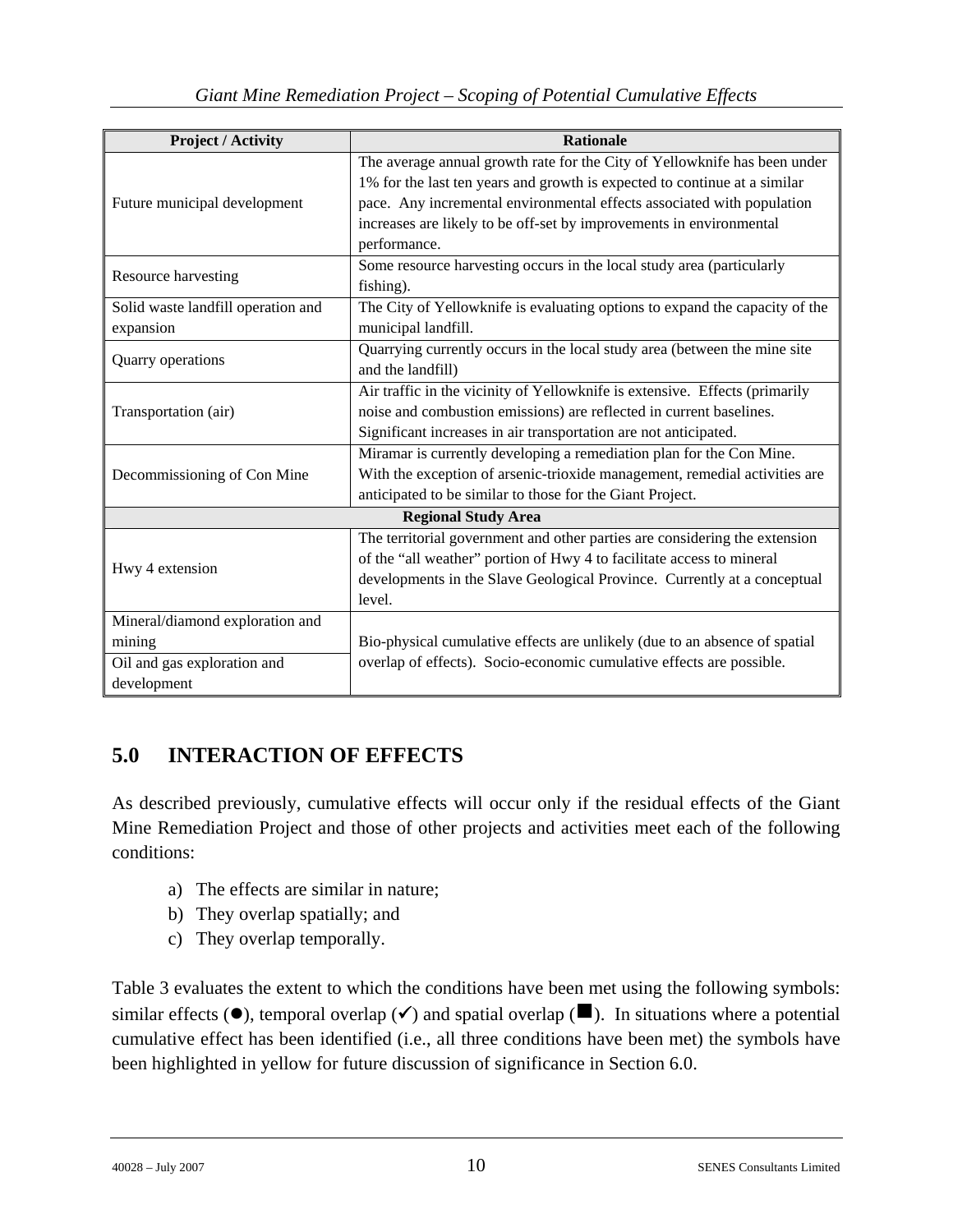|                                                                          | <b>Giant Remediation Project Residual Effects</b><br>(refer to Table 1) |                            |                      |                                  |                                      |                                      |                               |  |  |
|--------------------------------------------------------------------------|-------------------------------------------------------------------------|----------------------------|----------------------|----------------------------------|--------------------------------------|--------------------------------------|-------------------------------|--|--|
| <b>Other Projects and Activities</b><br>(refer to Table 2)               | Emissions<br>Dust                                                       | Combustion<br>Emissions    | Vibration<br>Noise & | Suspended<br>Solids &<br>Erosion | Disturbance of<br>Aquatic<br>Habitat | quantity &<br>Hydrology<br>response) | Transportation<br>Disruptions |  |  |
|                                                                          |                                                                         | <b>Site Study Area</b>     |                      |                                  |                                      |                                      |                               |  |  |
| On-going industrial, residential and<br>recreational use of Hwy 4        |                                                                         | $\bullet\sqrt{}$<br>٠      | ٠                    |                                  |                                      |                                      |                               |  |  |
| Re-routing or upgrading of Hwy 4                                         |                                                                         | L.                         |                      | $\sqrt{ }$<br>$\bullet$          | ш                                    | П<br>$\bullet$                       |                               |  |  |
| Potential re-development of former<br>Giant town-site and adjacent areas |                                                                         |                            |                      |                                  |                                      |                                      |                               |  |  |
|                                                                          |                                                                         | <b>Local Study Area</b>    |                      |                                  |                                      |                                      |                               |  |  |
| On-going passive release of arsenic<br>from the local study area         |                                                                         |                            |                      |                                  |                                      |                                      |                               |  |  |
| Current community operations.                                            |                                                                         |                            |                      |                                  |                                      |                                      | $\sqrt{}$                     |  |  |
| Future municipal development                                             | $\bullet$ $\lor$                                                        | $\sqrt{ }$                 | $\sqrt{ }$           |                                  | $\sqrt{ }$                           | $\sqrt{ }$                           | $\sqrt{ }$                    |  |  |
| Resource harvesting                                                      |                                                                         |                            |                      |                                  |                                      |                                      |                               |  |  |
| Solid waste landfill operation and<br>expansion                          |                                                                         |                            |                      | п<br>$\bullet$<br>$\sqrt{ }$     |                                      |                                      |                               |  |  |
| Quarry operations                                                        |                                                                         |                            |                      | Ц<br>$\sqrt{ }$<br>$\bullet$     |                                      |                                      |                               |  |  |
| Transportation (air)                                                     |                                                                         |                            |                      |                                  |                                      |                                      |                               |  |  |
| Decommissioning of Con Mine                                              | $\bullet\ \lor$                                                         | $\sqrt{ }$                 | $\bullet$ $\sqrt{ }$ | $\bullet\ \sqrt$                 | $\sqrt{ }$                           | $\bullet\ \lor$                      | $\bullet$ $\vee$              |  |  |
|                                                                          |                                                                         | <b>Regional Study Area</b> |                      |                                  |                                      |                                      |                               |  |  |
| Hwy 4 extension                                                          | $\bullet\ \mathrel{\scriptstyle\vee}$                                   | $\sqrt{ }$                 | $\bullet\ \sqrt$     | $\bullet\ \sqrt$                 | • √                                  | । √                                  | $\bullet\ \sqrt$              |  |  |
| Mineral/diamond exploration and<br>mining                                | $\bullet \ \sqrt$                                                       | $\sqrt{ }$                 | । √                  | $\sqrt{ }$                       | । √                                  | $\sqrt{ }$                           | । √                           |  |  |
| Oil and gas exploration and<br>development                               | • √                                                                     | $\sqrt{ }$                 | $\sqrt{ }$           | $\sqrt{ }$                       | $\sqrt{ }$                           | $\sqrt{ }$                           | $\sqrt{ }$                    |  |  |

### **TABLE 3 POTENTIAL INTERACTION OF PROJECT EFFECTS**

Note: Projects were only evaluated for temporal and spatial overlap if they were determined to produce similar effects.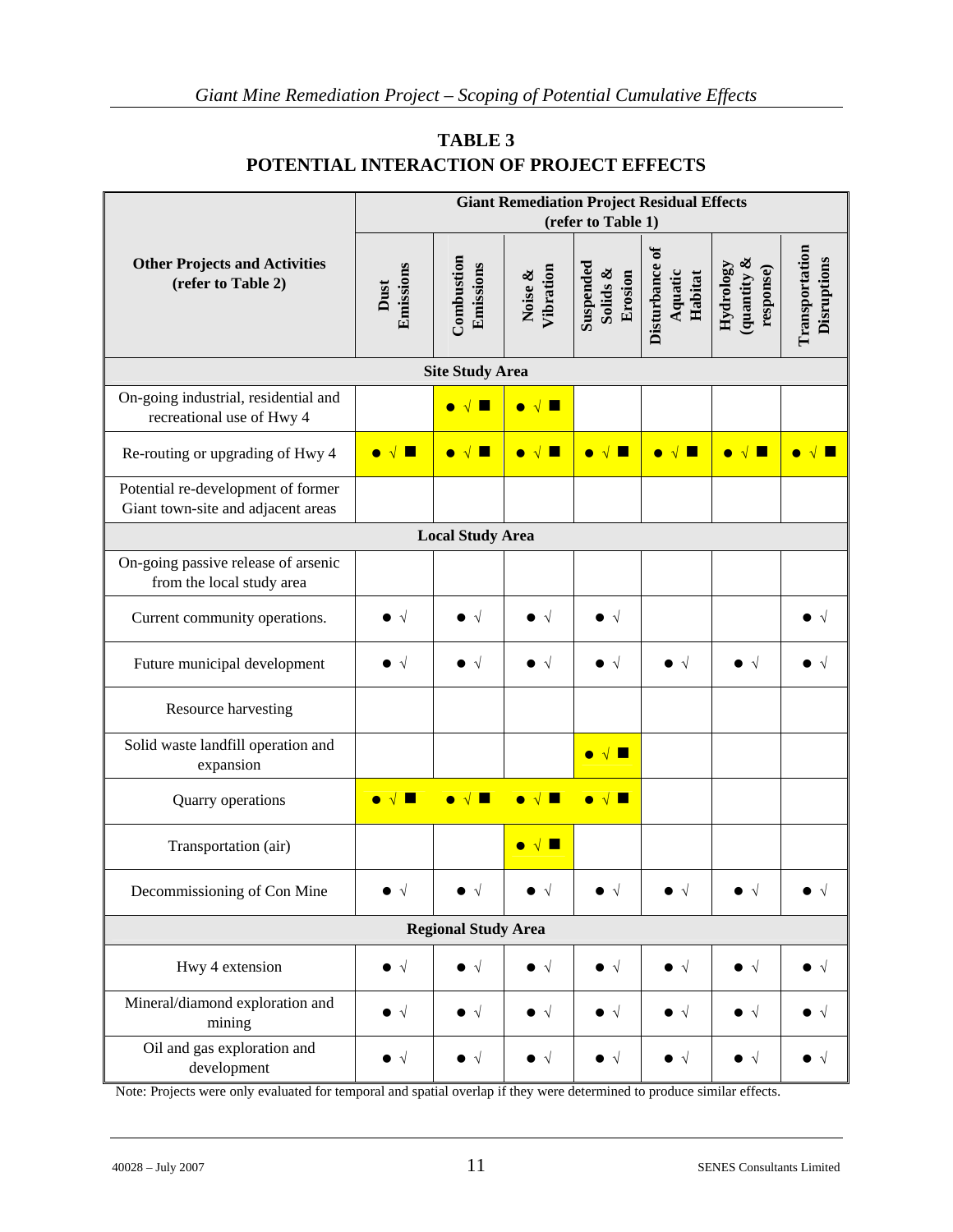### **6.0 SIGNIFICANCE OF POTENTIAL CUMULATIVE EFFECTS**

As indicated in Table 3, potential cumulative effects are associated primarily with other projects or activities located in the near vicinity of the Giant Mine site. For example, the majority of overlapping effects (11 of 15) are associated with the re-routing of Hwy 4 and on-going quarry operations. None of the potential cumulative effects are expected to extend beyond the implementation phase of the remediation project.

Each category of potential cumulative effect is discussed separately in the following subsections.

### **6.1 DUST**

Additional projects and activities with the potential to result in cumulative dust effects are:

- Re-routing or upgrading of Hwy 4; and
- Quarry operations.

Historic overlap between mine operations and projects similar to those identified above has not resulted in dust concentrations above applicable criteria (GNWT Guidelines for Ambient Air Quality Standards). In the unlikely event that conventional dust management strategies are insufficient (e.g., watering and application of dust suppressants), a variety of additional mitigation measures are available (e.g., wind fencing). On this basis, cumulative effects involving dust are anticipated to remain below applicable criteria.

### **6.2 COMBUSTION EMISSIONS**

Additional projects and activities with the potential to result in cumulative combustion emissions from vehicles or equipment include:

- On-going industrial, residential and recreational use of Hwy 4;
- Re-routing or upgrading of Hwy 4; and
- Quarry operations.

The zone of influence of combustion emissions from the Giant Remediation Project is expected to be limited to the near vicinity of the site. Consequently, only those emissions occurring on or adjacent to the site have a realistic potential of acting cumulatively with emissions from the Project. Given the fact that local ambient air quality monitoring has found that concentrations of atmospheric pollutants are generally very low, minor additions from the Project or adjacent areas to the existing local baseline are not expected to cause air quality concerns.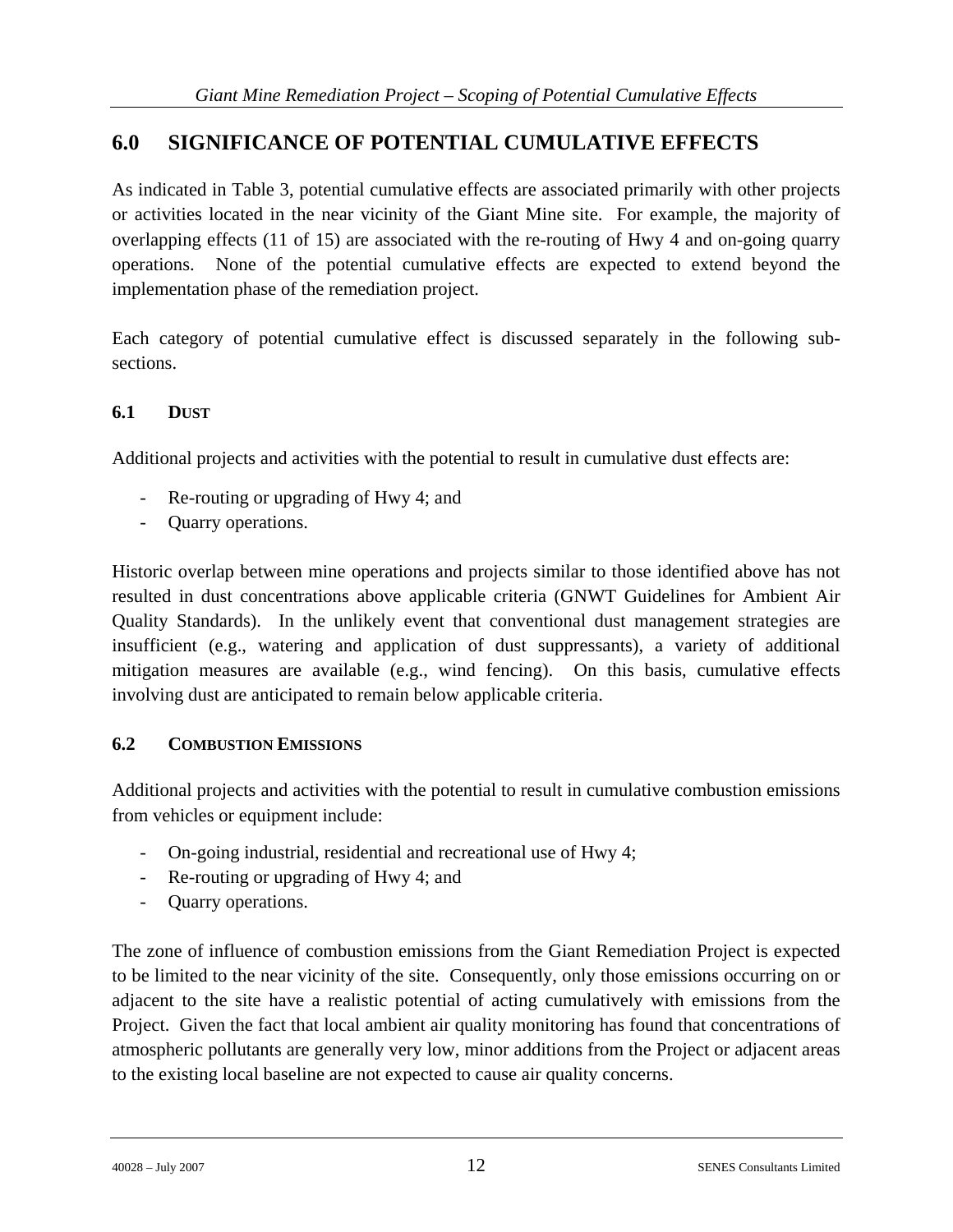### **6.3 NOISE AND VIBRATION**

Additional projects and activities with the potential to result in cumulative effects from noise or vibrations include:

- On-going industrial, residential and recreational use of Hwy 4;
- Re-routing or upgrading of Hwy 4;
- Quarry operations; and
- Air transportation.

Noise and vibrations during the implementation phase of the Giant Mine Remediation Project may act cumulatively with the projects and activities identified above. However, the magnitude of any cumulative effects is expected to be comparable to those experienced during the operational phase of the mine. Furthermore, there is a general absence of sensitive noise and vibration receptors in the vicinity of the Giant site (e.g., residential developments and terrestrial/avian species). Overall, any cumulative noise or vibration effects are expected to be minor.

#### **6.4 SUSPENDED SOLIDS AND EROSION**

Additional projects and activities with the potential to result in cumulative effects from suspended solids and erosion include:

- Re-routing or upgrading of Hwy 4;
- Solid waste landfill operation and expansion; and
- Quarry operations.

Potential cumulative erosion effects are associated only with overlaps that occur on the site itself and are considered insignificant in the context of the widespread surface modifications associated with the remediation project. In the case of cumulative effects involving suspended solids, such effects are limited to the watersheds draining through and from the mine site into the near-shore environment of Great Slave Lake. Assuming appropriate mitigation measures are implemented (e.g., use of silt curtains) cumulative effects involving suspended solids are expected to be localized and minor.

### **6.5 DISTURBANCE OF AQUATIC HABITAT**

Additional projects and activities with the potential to result in cumulative disturbances to aquatic habitat are limited to:

Re-routing or upgrading of Hwy 4.